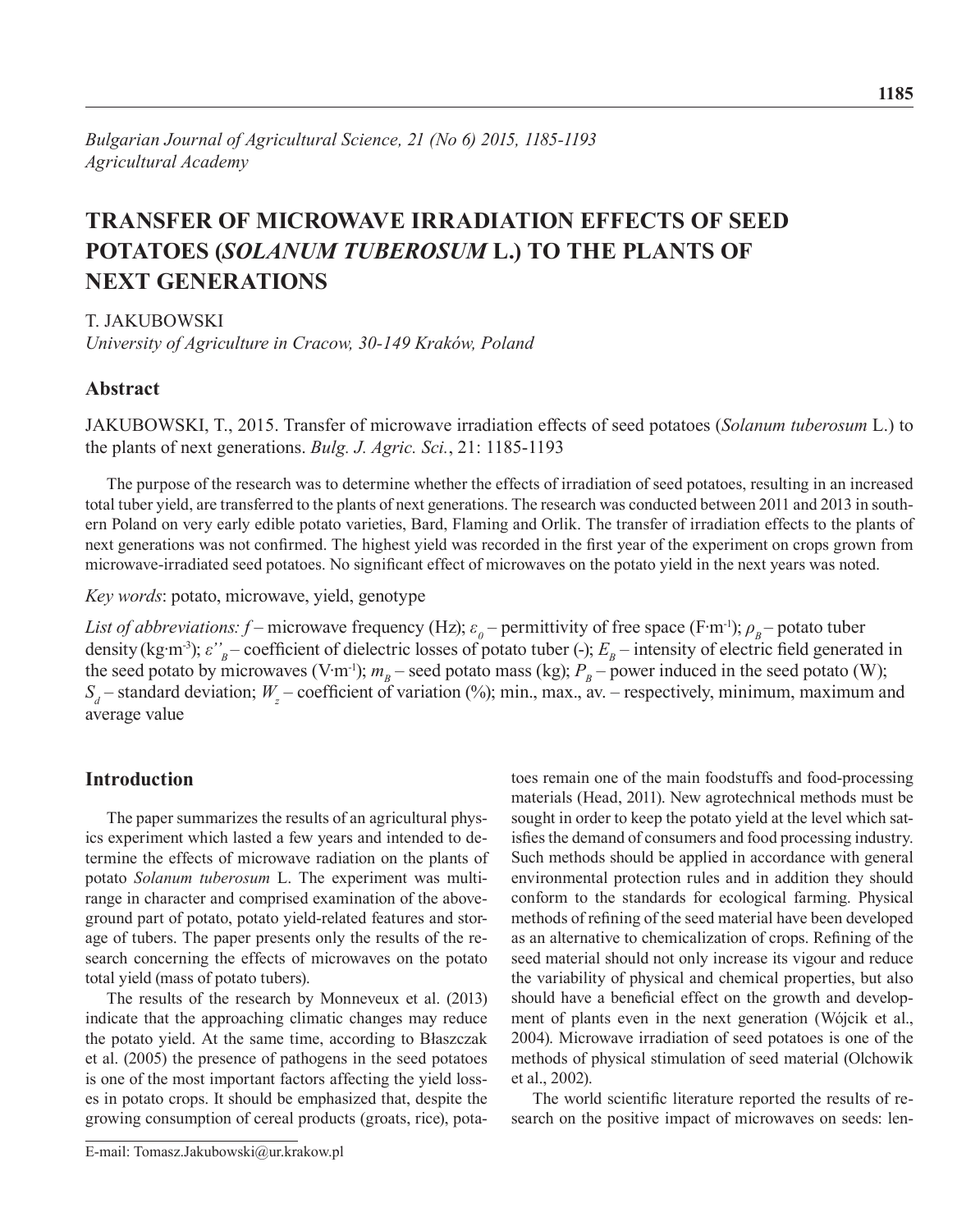tils (Aladjadjiyan, 2010), bean (Tylkowska et al., 2010), rape (Oprică, 2008), soybean, wheat, barley and oats (Reddy et al.,1995, 1998; Yoshida et al., 2000; Ponomarev et al., 1996). In connection with potato tubes, the microwave radiation has been most frequently used in the starch research or the polymer technology (Lu et al., 2012; Liu et al., 2012; Staroszczyk et al., 2013) or in the food technology (Seyhun, 2009; Lyng, 2014). The research on effects of physical methods on potato (*Solanum tuberosum* L.) has been conducted at the Unit of Agricultural and Food Production of the Agricultural University in Krakow, Poland since 2002. The research comprises mainly the experiments associated with influence of magnetic and electric fields and microwave radiation on the potato tubers (Marks et al., 2005, 2008, 2010). The results clearly indicate that such physical methods can modify some processes of the potato ontogenesis. Microwave radiation was applied on the tubers of the following potato varieties: Felka Bona, Rosara, Velox and Lord. Irradiation of seed potatoes resulted in statistically significant increase of total potato yield (Jakubowski, 2010a,b) and irradiation before storage reduced the infestation by *Rhizoctonia solani* Kühn (Jakubowski, 2010c).

According to the methodology of the above-mentioned experiments, potato tubers (new seed material) were irradiated every year before planting or storage (Rivera et al., 2012). Such methodological approach allows obtaining information on effects of a given method on the tested material only in one vegetation or storage period. This paper is an attempt to complement the characteristics of the physical method comprising the microwave irradiation of the tubers with information on possible retaining by the potato plant of the modifications (increased yield) caused by irradiation. From the economic point of view, the retaining of such modification would be beneficial for the agricultural practice (Rivera et al., 2012). The aim was to verify whether the effects of irradiation of potato tubers which increased the total yield can be passed on to the next generations.

### **Scope and Methods of Research**

The working assumption has been that microwave radiation will significantly affect the total potato yield during all years of the research. Therefore, the following parametric definition of significance was formulated:

- $H_0$  there is no significant difference between the median values of yield weight from irradiated potato seeds and from the control samples
- $H_1$  there is a significant difference between the median values of yield weight from irradiated potato seeds and from the control samples

The research was conducted between 2011 and 2013 in southern Poland. The experimental plots were located on light soil, slightly loamy sand, soil quality class IIIa (according to the agricultural suitability classified as "good mountain soil"). In order to achieve the projected goal of the research, the seed potatoes were microwave irradiated only in the first year of the experiment and then planted. The seed material in the first year of the experiment (2011) was certified seed potatoes  $(C_{\lambda})$  of the first multiplication (which means that according to the Commission Implementing Directive 2014/20/EU/ of 6 February 2014 determining Union grades of seed potatoes this material can be considered basic). In 2012 the seed material used in the experiment was from the potatoes grown in the previous year (2011) from the microwave-irradiated seed potatoes, and in 2013 the seed potatoes were the material from 2012. The experiment was conducted on very early varieties of edible potato, Bard, Flaming and Orlik. The selection of varieties was determined by the following reasons (order according to the weight of the feature): permitted number of internal multiplications, agrotechnical and fertilization requirements, time limit for achieving the full technical maturity of the tubers which qualifies them for harvesting. The experiment was conducted in three repetitions (each with three replications) in order to eliminate the impact of soil and climatic conditions. The repetitions were about 20 km apart. It was assumed that the reaction of potato plants to the microwave radiation would be similar within each repetition. The effect of microwave irradiation of seed potatoes was examined on control plants (control sample for individual varieties was assigned to each replication).

The combinations of the experiment in the repetition were placed in the completely randomized design. The scope of the experiment encompassed both the laboratory works (irradiation of seed potatoes and determination of the yield mass from a single plant) and the field works (agrotechnology, *in situ* observation of plants). The mass of the potato tubers was determined with a precision balance (precision 0.1 g). The scope also included soil analyses (richness of soil) and determination of weather conditions in the experiment area (precipitation and temperature values were obtained from a weather station of Institute of Meteorology and Water Management located 15 km away from the nearest repetition). The richness of soil was determined according to the following standards: pH in KCl - PN-ISO 10390 1997,  $P_2O_5$  - PN-R-04023 1996, K<sub>2</sub>O - PN-R-04022 1996, Mg - PN-R-04020 1994. The soil richness was evaluated according to the recommendations of Soil Cultivation and Fertilization Institute. The same arrangement and type of agrotechnical operations was applied in all repetitions (Tables 1 and 2).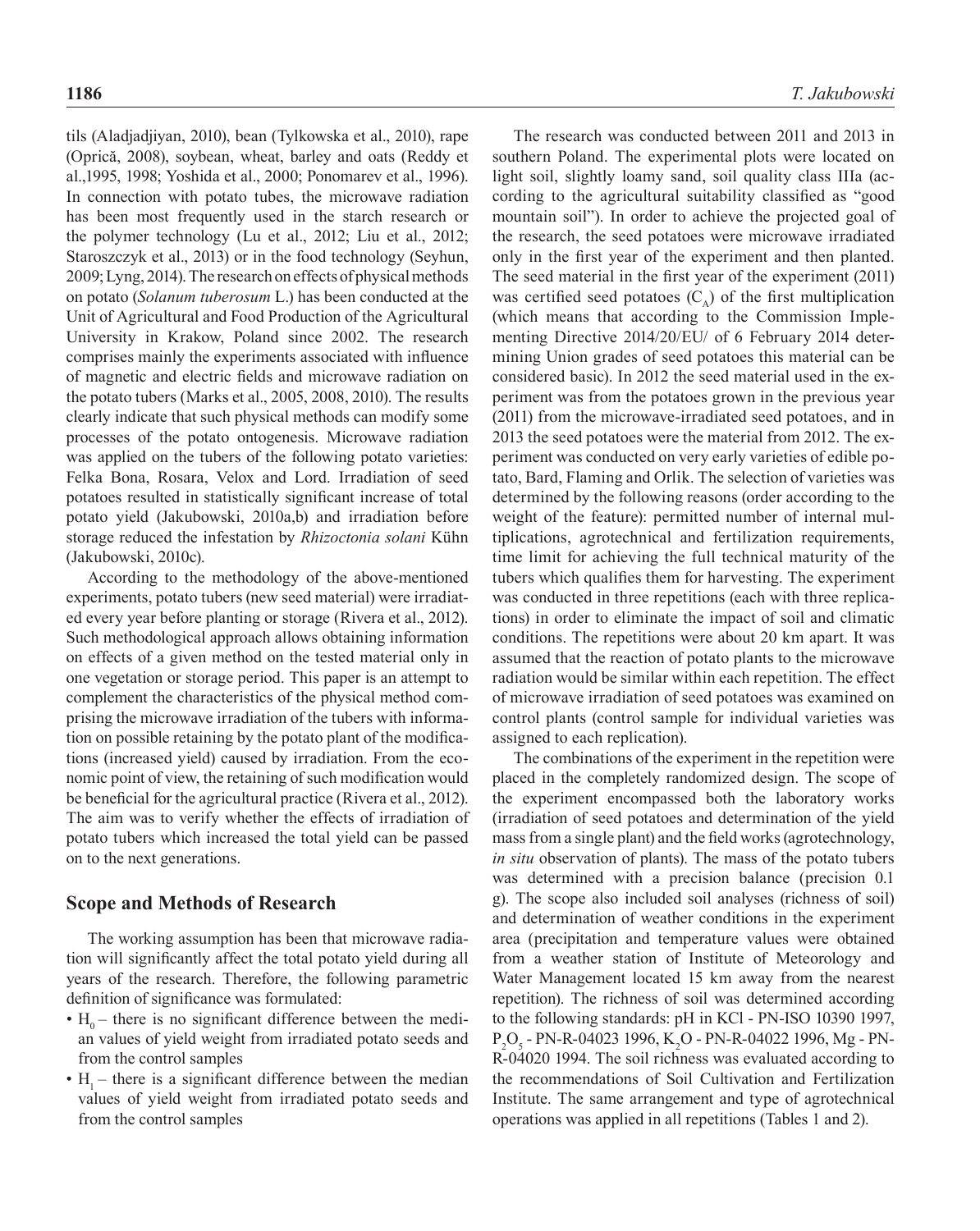| $\sim$                  |                            |                   | Acidity         |             |                   | The content of                                                     |                  |
|-------------------------|----------------------------|-------------------|-----------------|-------------|-------------------|--------------------------------------------------------------------|------------------|
| Number of<br>repetition | Agronomic<br>soil category | pН<br>$(in+ KCl)$ | reaction        | Liming      |                   | digestible ingredients<br>[in mg per 100 g of soil] and evaluation |                  |
|                         |                            |                   |                 |             | $P_1O_3$          | $K_{0}$                                                            | Mg               |
|                         |                            | 5.8               |                 |             | 14.1<br>(average) | 15.8 (average)                                                     | 8.4<br>(high)    |
|                         | average                    | 6.2               | slightly acidic | unnecessary | 9.4<br>(low)      | 12.1<br>(low)                                                      | 6.5<br>(average) |
|                         |                            | 6.4               |                 |             | 15.2<br>(high)    | 20.2<br>(high)                                                     | 5.5<br>(average) |

**Chemical analysis of soil samples in individual repetitions (data from 2010)** 

### **Table 2**

**Table 1** 

## **Average precipitation and air temperature during the vegetation period (April – August)**

| Year | Precipitation,<br>mm | Temperature,     |
|------|----------------------|------------------|
| 2011 | 419                  | 13.6             |
| 2012 | 455                  | 15.1             |
| 2013 | 391                  | 143              |
|      | $average = 421.7$    | $average = 14.3$ |

The seed potatoes were irradiated using the 2.45 GHz microwave generator (Figure 1). A single seed potato was microwave irradiated for 10 s at the constant generator power of 100 W. The generator operating parameters were chosen on the basis of the author's own research (Jakubowski, 2010a,b,c). To be microwave irradiated, the potato tuber (9) was placed

in the generator chamber (6). The device was equipped with a very accurate time switch (1). The generator's principal component was a magnetron (2) consisting of the anode block (3) with vacuum cavities which number and shape entailed a desired characteristics of the vacuum tube (Dvurechenskaya et al., 2010; Ziaja et al., 2010). The anode was placed between the poles of a strong magnet (4) which curved the trajectories of the electrons emitted by the incandescent cathode (5). Electrical vibration induced in the cavities changed the formed cloud of electrons into an electromagnetic standing wave, and the electrons in the cavities gave their energy away (in the form of microwaves) in the electrical field of the cavities. The microwaves were transported through a waveguide (8) to the interior of a hermetic chamber (which performed the function of a Faraday cage) equipped with a rotating bottom (7). The mass of tubers from one plant was determined using a laboratory scale (1 g measurement accuracy).



**Fig. 1. Layout of the stand for microwave irradiation of potato tubers (description of the figure is in the text)**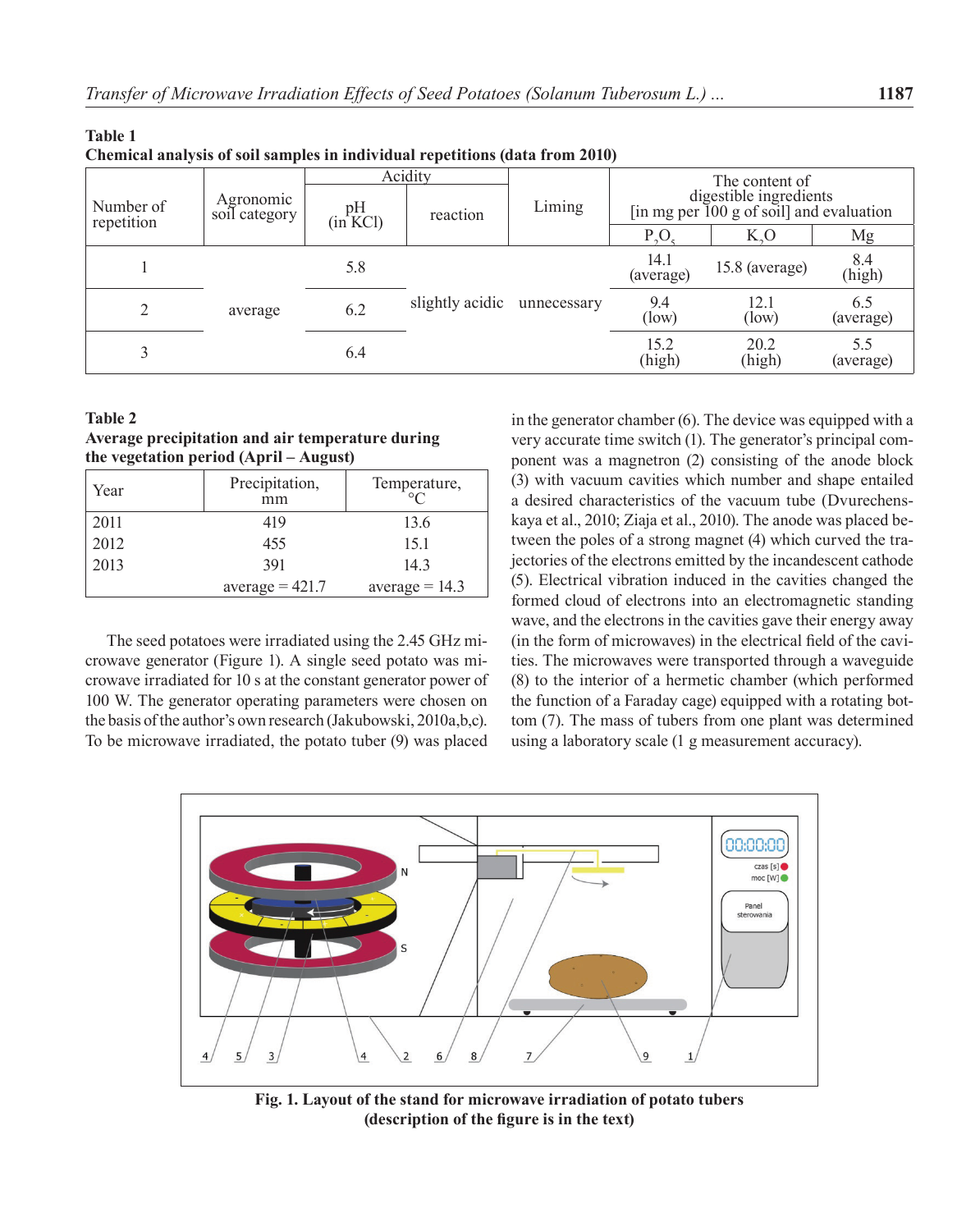The following formula was used to estimate the energy of microwaves absorbed by a seed potato during the irradiation (1) (Jakubowski, 2011):

$$
P_B = 2 \cdot \pi \cdot f \cdot \varepsilon_0 \cdot (E_B)^2 \cdot (\frac{m_B}{\rho_B}) \cdot \varepsilon_B'' \tag{1}
$$

The statistical analysis was performed using the *STATIS-TICA 10* package with the assumed significance level of  $\alpha$  = 0.05. The minimum number of plants necessary to achieve the goal of the research was determined. The minimum sample size was determined using the *t*-test for a single sample. With the mean values of the population and standard deviation known from pilot experiments (Jakubowski, 2010a,b), the power of test was assumed at 0.9 and the probability of type I error at  $\alpha$  = 0.05. The conformity of empirical distribution to the theoretical (normal) distribution was determined using the Shapiro-Wilk test. The variance homogeneity was examined using the Levene test. The multi-factor analysis of variance for factor effects was used. In order to solve the scientific problem, the statistical analysis focused on the effects of interaction between the grouping variables (year, irradiation, and then repetition and variety) and their influence on the dependent variable (yield mass). The impact of statistically significant quality predictors was examined with the post-hoc test using the T Tukey HSD multiple comparisons procedure.

# **Results**

The mass of seed potatoes (Table 3) used in the experiment ranged from 29.2 to 45.9 g (coefficient of variation in the 12.4-29.0% range) which means that as a result of exposure they absorbed about 1.01-1.14 W of microwave energy (absorbed power).

The Shapiro-Wilk test showed conformity of the empirical distribution with the normal distribution. The Levene test confirmed the variance homogeneity in the tested samples. This sanctioned the application of multi-factor analysis of variance with allowance for the interaction effects. The results of analysis of variance (Table 4) clearly indicate that during the three-year experiment period the microwave radiation did not have an impact on the potato tubers yield. At the same time, the potato tubers yield was different in individual years (Table 5), the difference being that the yield was greater in the year in which the seed material was irradiated than in subsequent years.

Such results cannot be explained by the degeneration process of seed potatoes because the certified and basic seed material was used in the experiment. The results should be explained on one hand by cessation of the microwave action on the seed potatoes (in the second and third year of the experiment) and on the other hand by the influence of accidental external factors not accounted for in the experiment. This assumption should however take into account a possibility that the potato plants could be under the influence of irradiation during the experiment duration, but this effect was eliminated by external factors. The mathematical and numerical substantiation of such situation is two values from Table 4: statistically significant free term (taking into account the model approach for the analysis of variance) and random experiment error with normal distribution (with mean equal to zero and known variance). Such result of the

**Table 3 Mass of seed potatoes and absorbed power during the microwave irradiation** 

| Year | $\mathbf{r}$<br>Number of | Mass of seed potatoes,<br>g |      |      | Basic statistics          |                    |            |
|------|---------------------------|-----------------------------|------|------|---------------------------|--------------------|------------|
|      | repetition                | min.                        | max. | av.  | $S_{\stackrel{d}{\bf g}}$ | W<br>$\frac{1}{2}$ | $P_{B}(W)$ |
|      |                           | 29.2                        | 41.3 | 35.2 | 8.6                       | 24.3               | 1.01       |
| 2011 |                           | 31.5                        | 41.7 | 36.6 | 7.2                       | 19.7               | 1.05       |
|      | 3                         | 30.9                        | 39.1 | 35.0 | 5.8                       | 16.6               | 1.00       |
|      |                           | 30.1                        | 44.2 | 37.1 | 10.0                      | 26.9               | 1.06       |
| 2012 | ↑                         | 33.2                        | 39.6 | 36.4 | 4.5                       | 12.4               | 1.04       |
|      |                           | 31.8                        | 40.8 | 36.3 | 6.4                       | 17.5               | 1.04       |
| 2013 |                           | 30.1                        | 39.7 | 34.9 | 6.8                       | 19.5               | 1.00       |
|      | ∍                         | 29.8                        | 45.2 | 37.5 | 10.9                      | 29.0               | 1.08       |
|      |                           | 33.7                        | 45.9 | 39.8 | 8.6                       | 21.7               | 1.14       |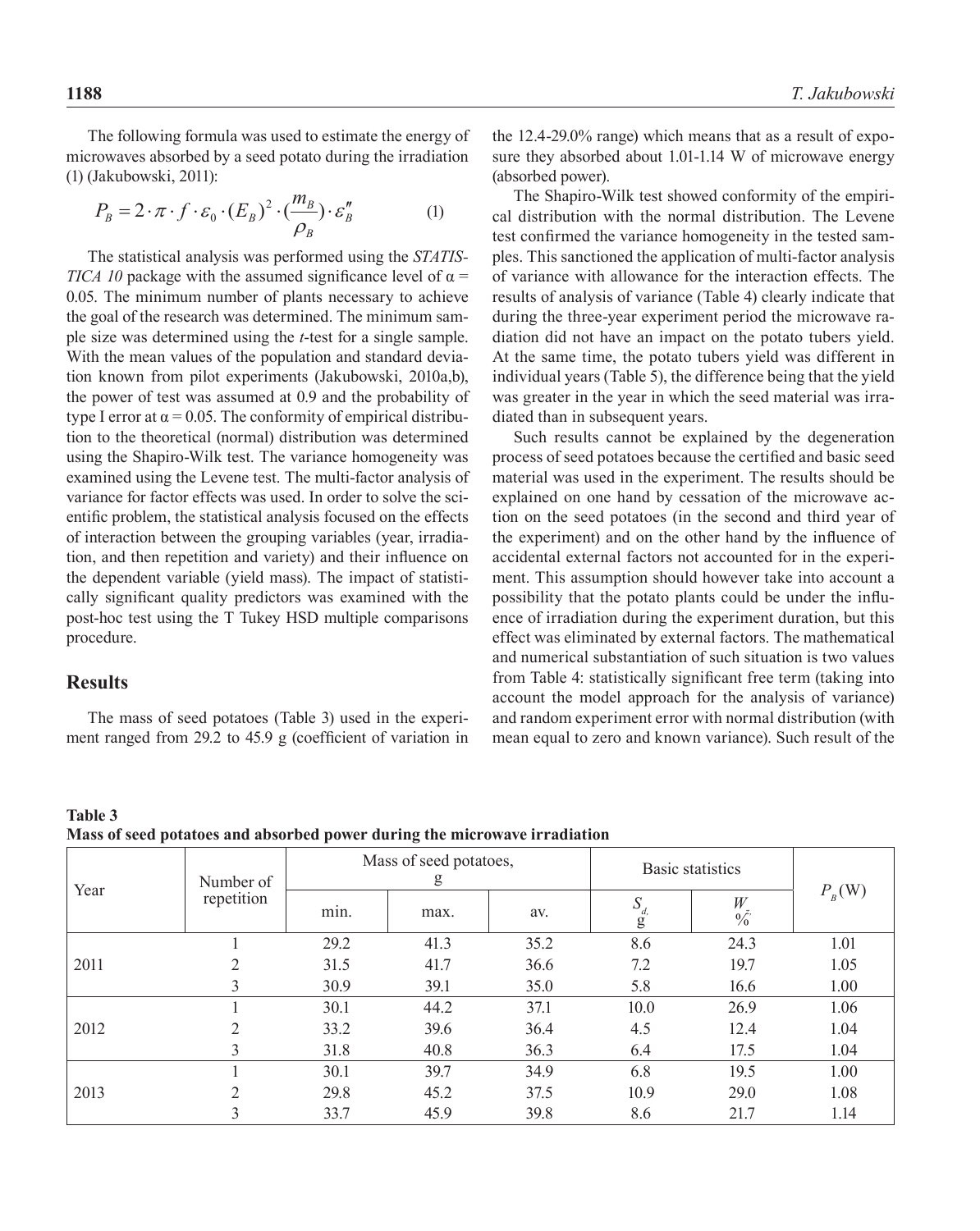#### **Table 4**

| Results of analysis of variance taking into account the influence of independent variables used in the experiment on |  |
|----------------------------------------------------------------------------------------------------------------------|--|
| the yield of potato tubers                                                                                           |  |

| Independent<br>variables | Sum of<br>squares | Number degrees<br>of freedom | Mean<br>square | Value of<br>F test | Value of test<br>probabilisty |
|--------------------------|-------------------|------------------------------|----------------|--------------------|-------------------------------|
| Free word                | 629.37            |                              | 629.3701       | 155224.4           | 0.0000                        |
| Year of studies (1)      | 4.4376            | $\overline{c}$               | 2.2188         | 547.2              | 0.0000                        |
| Repetition (2)           | 3.3615            | 2                            | 1.6808         | 414.5              | 0.0000                        |
| Variety (3)              | 0.0279            | $\overline{2}$               | 0.0140         | 3.4                | 0.0327                        |
| Microwave radiation (4)  | 0.0082            |                              | 0.0082         | 2.0                | 0.1565                        |
| $1*2$                    | 13.0883           | 4                            | 3.2721         | 807.0              | 0.0000                        |
| $1*3$                    | 0.2760            | 4                            | 0.0690         | 17.0               | 0.0000                        |
| $2*3$                    | 0.1565            | 4                            | 0.0391         | 9.7                | 0.0000                        |
| $1*4$                    | 0.2833            | $\overline{2}$               | 0.1417         | 34.9               | 0.0000                        |
| $2*4$                    | 0.1313            | $\overline{2}$               | 0.0657         | 16.2               | 0.0000                        |
| $3*4$                    | 0.0340            | $\overline{2}$               | 0.0170         | 4.2                | 0.0157                        |
| $1*2*3$                  | 0.2866            | 8                            | 0.0358         | 8.8                | 0.0000                        |
| $1*2*4$                  | 0.1982            | $\overline{4}$               | 0.0495         | 12.2               | 0.0000                        |
| $1*3*4$                  | 0.2095            | 4                            | 0.0524         | 12.9               | 0.0000                        |
| $2*3*4$                  | 0.1923            | $\overline{4}$               | 0.0481         | 11.9               | 0.0000                        |
| $1*2*3*4$                | 0.2004            | 8                            | 0.0250         | 6.2                | 0.0000                        |
| Error                    | 1.9705            | 5346                         | 0.0003         |                    |                               |

#### **Table 5**

**Arrangement of homogenous groups taking into account the impact of the year of the experiment on the yield of potato tubers**

| Year of | Yield mass from<br>a single plant, | Homogenous groups |      |      |  |
|---------|------------------------------------|-------------------|------|------|--|
| studies |                                    |                   |      |      |  |
| 2013    | 0.97                               | ****              |      |      |  |
| 2012    | 1.07                               |                   | **** |      |  |
| 2011    | 115                                |                   |      | **** |  |

experiment was a reason to conduct the post-hoc tests for effects of interaction between the years of experiment and the influence of microwave irradiation on the yield mass. The multiple comparisons proved the existence of four homogenous groups which arrangement indicates that the microwave radiation modified the yield of potato tubers only in the first year of the experiment that is in the year in which the plants grew from seed potatoes directly subjected to microwaves (Table 6).

Such arrangement of homogenous groups does not allow to state that the effect of irradiation of potato seeds, as shown by the yield mass, can be transferred to the plants of next generations. At this stage of the experiment one should assume that the changes caused by microwaves which manifest themselves by the potato yield in the first year of the experiment do not modify the genotype which conditions the inheritance properties of the plant. This result also leads to the conclusion that only the irradiation of seed potatoes directly before planting them can affect the yield of potato tubers. Higher yield in the first year of the experiment of potatoes grown from previously microwave-irradiated seed material was expected. In previous research (concerning the impact of physical methods on the potato plants) such effect was explained by thermal and athermal action of microwave radiation on seed potatoes. The microwaves penetrating the seed potato cause oscillation of ions in the electrolytes and of molecules in polarized dielectrics (Banik et al., 2003), as a result of which the waterlogged tuber can become heated. According to Devyatkov (1987), a thermal effect takes place when as a result of absorption of electromagnetic radiation energy the object temperature increases by more than 0.2°C. The thermal effects depend also on the ratio of the size of the irradiated object to the wavelength and the object placement in relation to the direction of magnetic field vector. Jethon et al. (2000) claim that microwaves can cause changes in the organisms' adaptation systems and the effects on these systems can include bioelectric, metabolic and structural changes on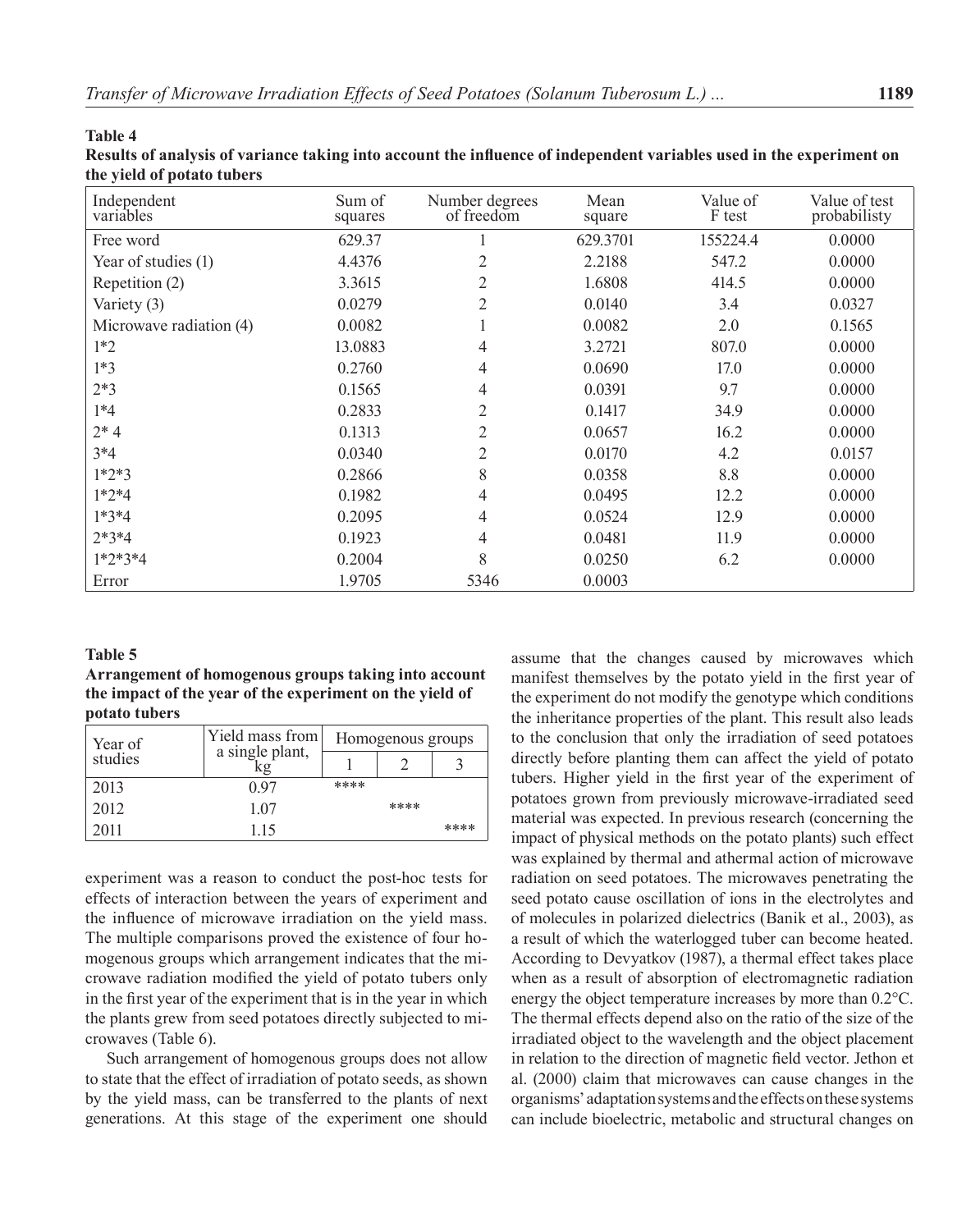| Year of | Microwave | Yield mass from       | Homogenous groups |      |      |      |  |
|---------|-----------|-----------------------|-------------------|------|------|------|--|
| studies | radiation | a single plant,<br>kg |                   |      |      |      |  |
| 2013    | yes       | 0.95                  |                   |      |      | **** |  |
| 2013    | $not^X$   | 0.98                  |                   |      |      | **** |  |
| 2012    | $not^X$   | 1.05                  |                   |      | **** |      |  |
| 2012    | yes       | 1.07                  |                   |      | **** |      |  |
| 2011    | $not^X$   | 1.13                  |                   | **** |      |      |  |
| 2011    | yes       | 1.18                  | ****              |      |      |      |  |
|         |           |                       |                   |      |      |      |  |

**Table 6 Arrangement of homogenous groups taking into account the impact of interactions between the years of the experiment on the yield of potato tubers** 

 $X$  control sample

the cellular and subcellular level. If a thermal effect is not stressogenic to the plant (e.g. does not cause denaturation of protein structures or damage of cell membrane), then it can be beneficial to the plant by accelerating the biochemical transformations, it can have an impact on the metabolism and can result in e.g. an increased yield.

The results of experiments by Belaev et al. (1996), Grundler (1992) and Devyatkov et al. (1991) indicate that the microwave radiation affects many life processes also when the field intensity is significantly below the lower limit of thermal effect. In case of biological processes, the relationship between the reaction speed and temperature is determined according to the Arrhenius equation and the van't Hoff rule. It should be emphasized that, in addition to the concentration of substrates, redox potential, osmotic pressure or presence of inhibitors and activators, temperature is a significant factor affecting the speed of biochemical transformations (Willers et al., 1993). A higher temperature means an increase of the particles' speed augments the frequency of particles' collisions and hastens the enzymatic reactions. Stimulation of biochemical processes by microwaves can enhance the growth of the above-ground part of the plant, and as a result increase its yield. The growth of the above-ground part is explained by a greater number of actively germinating buds in the irradiated potato. Marks et al. (2003) claim that the plants grown from the seed potatoes of the Irga variety microwave-irradiated before storage showed earlier emergence. Similarly, the stimulation of the Vineta seed potatoes by a variable magnetic field had a beneficial effect on the vegetation of the above-ground part of the plant (Marks et al., 2010). The author's research (Jakubowski, 2008) on the growth dynamics of the Felka Bona potato germs showed that the microwave-irradiated seed potatoes had larger mass and number of germs.

A so-called "overlap" of the groups was noted in case of results presented in Table 6 (meaning that all average values belonging to various groups will be significantly different). In that case, the approximate probability values for the Tukey HSD test (Table 8) were additionally determined for the impact of the interaction between the potato varieties the microwave irradiation. Based on the results from Tables 7 and 8, it is impossible to infer about the impact of microwaves on the yield of potato varieties used in the experiment. The varieties' yield was even, and the only yield differences were between the Bard and Orlik varieties (Bard has the highest yield per hectare of all potato varieties used in the experiment). The results presented in Table 9 indicate that the same potato varieties had different yields within individual repetitions. Each repetition made up a separate homogenous group (an exception being Flaming which made up a separate homogenous group in the third repetition and had the yield 3.6% higher than the Bard variety growing in the same repetition). It should be assumed that the weather conditions were the same as the locations of the repetitions were close to each other. The agrotechnical operations were also identical in each repetition (in some cases their dates differed by 3-4 days). The soil richness tests showed a diverse content of individual macroelements (Table 1). In comparison with other repetitions, the soil in the repetition No 3 had a high content of potassium and phosphorus (an analogous situation occurred in case of repetition 1 in relation to 2). These macroelements have a decisive impact on the action of enzymes which determine the physiological processes associated with the potato growth phases (e.g. bud formation, tuberization, and maturation of tubers). In the opinion of the author, the research on the effects of microwaves on the potato plants should continue. It is advisable to learn more about the mechanisms of the presented physi-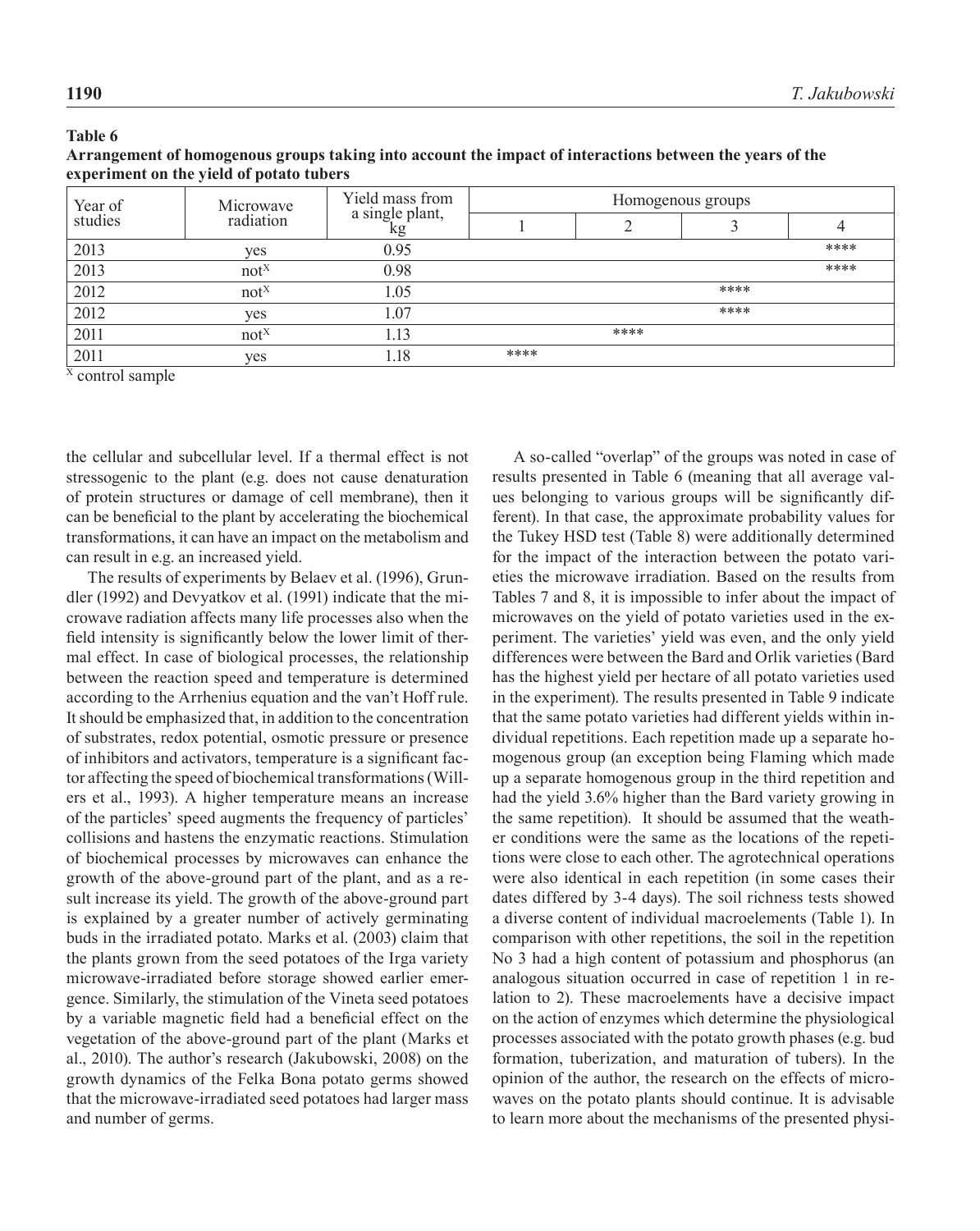### **Table 7**

**Arrangement of homogenous groups taking into account the impact of interactions between the potato variety and the microwave radiation on the yield of potato tubers** 

|         | Microwave | Yield mass from       | Homogenous<br>groups |      |
|---------|-----------|-----------------------|----------------------|------|
| Variety | radiation | a single plant,<br>kg |                      | 2    |
| Orlik   | $not^X$   | 1.06                  | ****                 |      |
| Bard    | $not^X$   | 1.07                  | ****                 | **** |
| Orlik   | yes       | 1.07                  | ****                 | **** |
| Flaming | yes       | 1.08                  | ****                 | **** |
| Flaming | $not^X$   | 1.09                  | ****                 | **** |
| Bard    | yes       | 1.10                  |                      | **** |

 $\overline{X}$  control sample

cal method which area of application can be wider. Assuming however that microwave irradiation of the tubers acts on the tuber structure on the cellular or subcellular level, it is recommended to use more accurate research tools from the fields of molecular biology or genetics.

# **Conclusions**

The results of the experiment do not indicate that the effect of microwave irradiation of seed potatoes, resulting in an increased total tuber yield, is transferred to the plants of next generations.

• The highest yield was noted in the first year of the experiment among the potato plants grown from the microwaveirradiated seed potatoes.

### **Table 8**

**Approximate probability values for the post-hoc tests – impact of interactions between the potato variety and the microwave radiation on the yield of potato tubers**

| Variety         | Microwave<br>radiation | $\{1\} - 1,10$ | ${2} - 1,07$ | $\{3\} - 1,07$ | ${4} - 1,06$ | $\{5\} - 1,08$ | $\{6\}$ - 1,09 |
|-----------------|------------------------|----------------|--------------|----------------|--------------|----------------|----------------|
| $\{1\}$ Bard    | yes                    |                | 0.0656       | 0.0942         | 0.0037       | 0.1611         | 0.8968         |
| $\{2\}$ Bard    | $not^X$                | 0.0656         |              | 0.9999         | 0.9484       | 0.9991         | 0.5380         |
| $\{3\}$ Orlik   | yes                    | 0.0942         | 0.999993     |                | 0.9074       | 0.9999         | 0.6307         |
| $\{4\}$ Orlik   | $not^X$                | 0.0037         | 0.948414     | 0.9074         |              | 0.8077         | 0.1013         |
| $\{5\}$ Flaming | yes                    | 0.1611         | 0.999151     | 0.9999         | 0.8077       |                | 0.7712         |
| $\{6\}$ Flaming | $not^X$                | 0.8968         | 0.538035     | 0.6306         | 0.1013       | 0.7712         |                |

bold font - the value of statistically significant,  $X$  control sample

### **Table 9**

### **Arrangement of homogenous groups taking into account the impact of interactions between the potato variety and the experiment location on the yield of potato tubers**

| Number of  | Variety | Yield mass from       | Homogenous groups |                |      |      |  |
|------------|---------|-----------------------|-------------------|----------------|------|------|--|
| repetition |         | a single plant,<br>kg |                   | $\overline{2}$ |      | 4    |  |
| C          | Orlik   | 0.98                  | ****              |                |      |      |  |
| ◠          | Flaming | 0.97                  | ****              |                |      |      |  |
|            | Bard    | 1.00                  | ****              |                |      |      |  |
|            | Flaming | 1.06                  |                   | ****           |      |      |  |
|            | Bard    | 1.09                  |                   | ****           |      |      |  |
|            | Orlik   | 1.09                  |                   | ****           |      |      |  |
| 3          | Orlik   | 1.15                  |                   |                | **** |      |  |
| 3          | Bard    | 1.17                  |                   |                | **** |      |  |
|            | Flaming | 1.21                  |                   |                |      | **** |  |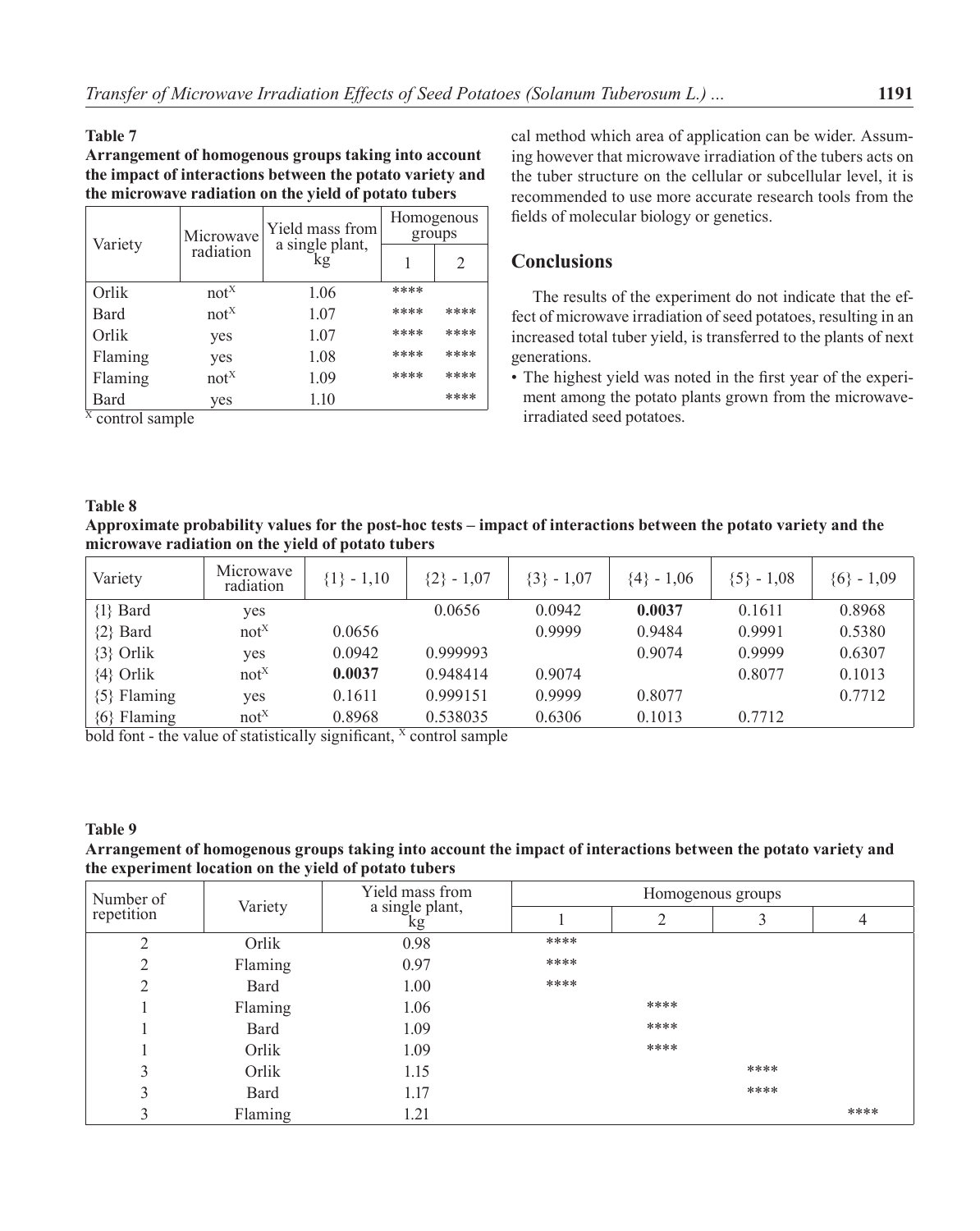• Disproportions between the yields of potato varieties in individual repetitions were caused by varying content of absorbable forms of phosphorus and potassium in soil.

# **References**

- **Aladjadjiyan, А.**, 2010. Effect of microwave irradiation on seeds of lentils (*Lens culinaris*, Med.). *Romanian Journal of Biophysics*, **20** (3): 213-221.
- **Banik, S., S. Bandyopadhyay and S. Ganguly**, 2003. Bioeffects of microwave – a brief review*. Bioresource Technology,* **87**: 155-159.
- **Belajew, I. Y., V. S. Shcheglov, Y. D. Alipov Y. D. and V. A. Polunin**, 1996. Resonance effect of millimeter waves in the power range from  $10^{-19}$  to  $3x10^{-3}$  W·cm<sup>2</sup> on *Escherichia coli* cells at different concentrations. *Bioelectromagnetics*, **17**: 312-321.
- **Błaszczak, W., M. Chrzanowska, J. Fornal, E. Zimnoch-Guzowska, M. C. Palacios and J. Vacek**, 2005. Scanning electron microscopic investigation of different types of necroses in potato tubers. *Food Control*, **16** (8): 747-752.
- **Commission Implementing Directive**, 2014. Union Grades of Basic and Certified Seed Potatoes, and the Conditions and Designations Applicable to Such Grades (Dz. Urz. UE L 038, 7 II 2014 r.), Commission Implementing Directive 2014/20/EU, 6 February 2014, pp. 32-38.
- **Devyatkov, N. D.,** 1993. The use of electronics in medicine and biology. *Electronic Engineering. Ser. Microwave Equipment*, **1** (455): 66-76.
- **Devyatkov, N. D., M. B. Golant and O. W. Beckij**, 1991. Millimeter waves and their role in life processes. Radio and Communications, ISBN 5-256-00766-1, pp. 8-160.
- **Dvurechenskaya, N., R. Zieliński and S. Kubal**, 2010. Application of free-space transmission technique for shielding effectiveness measurement of special materials at 2,5-5 GHz, 5th International Conference on Broadband and Biomedical Communications, pp. 15-17.
- **Grundller, W.**, 1992. Intensity and frequency dependent effects of microwaves on cell growth rates. *Bioelektrochem. Bioenergetics*, **27**: 361-365.
- **Head, D., S. Cenkowski, S. Arntfield and K. Henderson**, 2001. Storage stability of oat groats processed commercially and with superheated steam. *LWT* - *Food Science and Technology*, **44** (1): 261-268.
- **Jakubowski, T.**, 2008. The influence of microwave irradiation on growth dynamics of potato tuber sprouts. *Agricultural Engineering*, **5** (103): 7-13.
- **Jakubowski, T.**, 2010a. Effect of microwave stimulation of seed potatoes on growth and yield of potato plants (*Solanum tuberosum* L.). *Acta Agrophysica*, **16** (2): 295-313.
- **Jakubowski, T.**, 2010b. The impact of microwave radiation on the yield of seed potato crops. *Bulletin of Plant Breeding and Acclimatization Institute*, (257/258): 177-183.
- **Jakubowski, T.**, 2010c. Effect of microwave radiation on degree of infection with *Rhizoctonia solani* Kühn of stored potato tubers. *Acta Agrophysica*, **16** (1): 49-58.
- **Jakubowski, T.**, 2011. Energy absorbed by a microwave irradiated potato tuber. *Acta Sci. Pol., Technica Agraria*, **10** (1-2): 3-13.
- **Jethon, Z. and A. Grzybowski**, 2000. Preventive Medicine and Environmental. *PZWL Medical Publishing*, pp. 13-18.
- **Marks, N.**, 2005. The influence of the pulse electric field on storage losses of potato tuber crops. *Agricultural Engineering*, **10** (70): 303-309.
- **Marks, N. and T. Jakubowski**, 2008. Determination of the relationship between the resistance potato tuber mechanical damage and the amount of microwave radiation dose. *Agricultural Engineering*, **1** (99): 283-290.
- **Marks, N. and P. Szecówka**, 2010. Impact of variable magnetic field stimulation on growth of aboveground parts of potato plants. *International Agrophysics*, **24** (2): 165-170.
- **Marks, N., Z. Sobol and D. Baran**, 2003. Rating microwave stimulation of potato tubers. *Agricultural Engineering*, **11**  (53): 131-137.
- **Monneveux, P., D. Ramírez and M. Pino**, 2013. Drought tolerance in potato (*S. tuberosum* L.): Can we learn from drought tolerance research in cereals? *Plant Science*, (205-206): 76-86.
- **Liu, J., J. Ming, W. Li and G. Zhao**, 2012. Synthesis, characterisation and in vitro digestibility of carboxymethyl potato starch rapidly prepared with microwave-assistance. *Food Chemistry*, **133** (4): 1196-1205.
- **Lu, Z., E. Donner, R. Yada and Q. Liu**, 2012. Rheological and structural properties of starches from  $\Box$ -irradiated and stored potatoes. *Carbohydrate Polymers*, **87** (1): 69-75.
- **Lyng, J. G., J. M. Arimi, M. Scully and F. Marra**, 2014. The influence of compositional changes in reconstituted potato flakes on thermal and dielectric properties and temperatures following microwave heating. *Journal of Food Engineering*, **124**: 133-142.
- **Seyhun, N., H. Ramaswamy, G. Sumnu, S. Sahin and J. Ahmed**, 2009. Comparison and modeling of microwave tempering and infrared assisted microwave tempering of frozen potato puree. *Journal of Food Engineering*, **92** (3): 339-344.
- **Staroszczyk, H., M. Fiedorowicz, J. Opalińska-Piskorz and R. Tylingo**, 2013. Rheology of potato starch chemically modified with microwave-assisted reactions. *LWT - Food Science and Technology*, **53** (1): 249-254.
- **Olchowik, G. and H. Gawda**, 2002. Influence of microwave radiation on germination capacity of flax seeds. *Acta Agrophysica*, **62**: 63-68.
- **Oprică, L.**, 2008. Effect of microwave on the dynamics of some oxidoreductase enzymes in *Brassica Napus* germination seeds. Analele Științifice ale Universității "Alexandru Ioan Cuza", *Secţiunea Genetică şi Biologie Moleculară*, **IX**: 99-104.
- **Ponomarev, L. I., V. Е. Dolgodvorov, V. V. Popov, S. V. Rodin and O. A. Roman**, 1996. The effect of low-intensity electro-